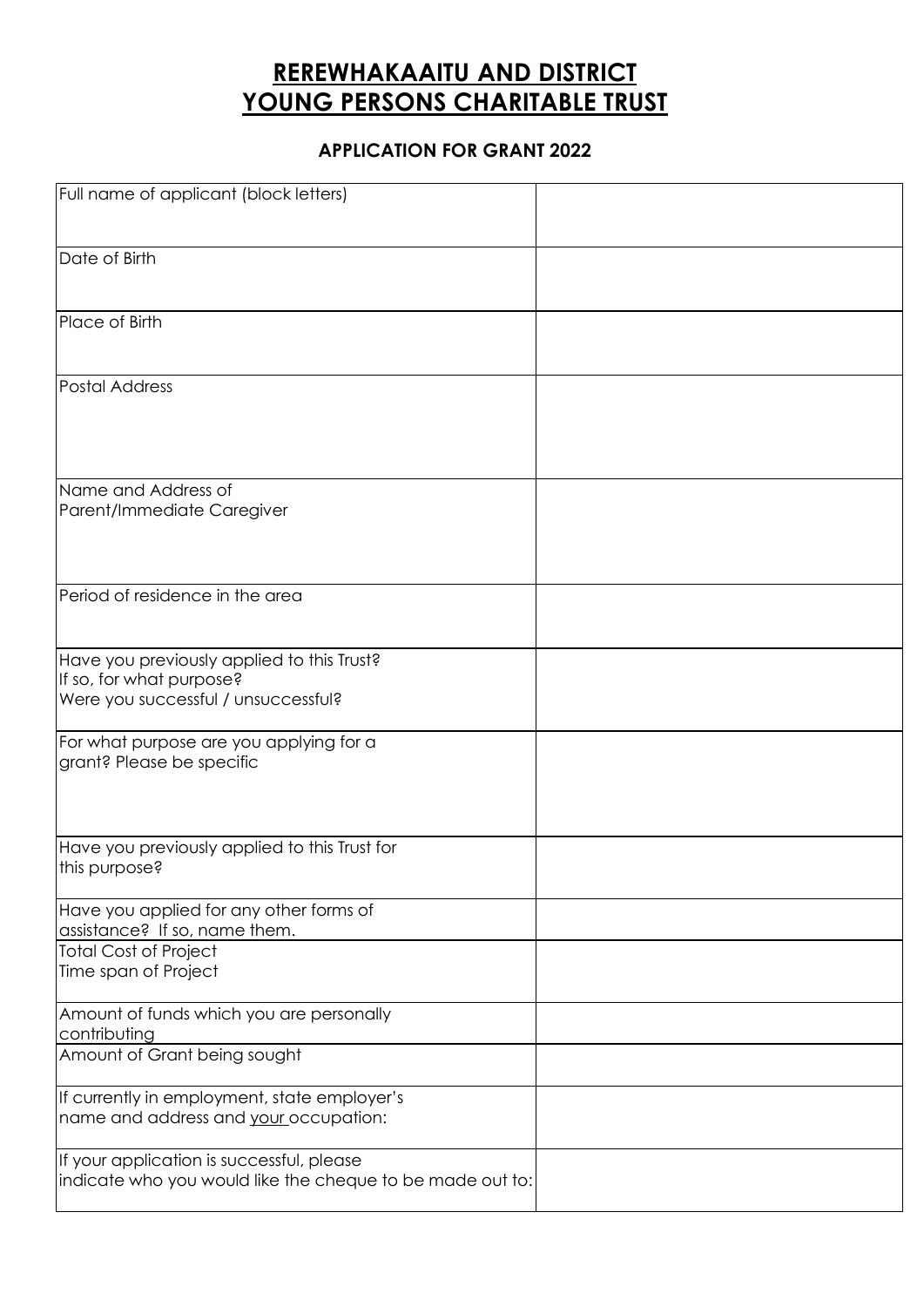If under eighteen years of age, please obtain approval of parent/immediate caregiver.

I certify that **I certify that EXEC 2018** That sufficient merit and deserves favourable consideration by the Board, and that the grant will be used for the purpose for which it is being applied.

Signed \_\_\_\_\_\_\_\_\_\_\_\_\_\_\_\_\_\_\_\_\_\_\_\_\_\_\_\_\_\_\_\_\_\_\_\_\_\_ Parent / immediate caregiver resident in the district.

Date:

If over eighteen years of age, please sign the declaration below. I certify that the grant, if received, will be used for the purpose for which it is being applied.

Signed: \_\_\_\_\_\_\_\_\_\_\_\_\_\_\_\_\_\_\_\_\_\_\_\_\_\_\_\_\_\_\_\_\_\_\_\_\_\_\_\_\_\_ Date: \_\_\_\_\_\_\_\_\_\_\_\_\_\_\_\_\_

NB: Please ensure your reference is attached and **dated** and that you have read the reverse of this page.

## **REREWHAKAAITU & DISTRICT YOUNG PERSONS CHARITABLE TRUST**

The grant is open to:-

- Anyone under the age of twenty-five (25) years who resides in the Rerewhakaaitu area and whose parents/immediate caregivers reside in the Rerewhakaaitu area.
- Anyone under the age of twenty-five (25) years who has previously resided in the Rerewhakaaitu area and whose parents/immediate caregivers currently reside in the Rerewhakaaitu area.

The purpose of the grant is to assist with educational and recreational pursuits.

## **Please complete the application form overleaf and enclose a current reference (dated and signed within the last 12 months) from someone who has known you for more than one year.**

Please indicate whom you would like the cheque to be made out to if your application is successful.

If successful in obtaining assistance from the Trust, please forward your letter of acknowledgment and thanks as soon as possible to the Trust Secretary, C/o Lake Rerewhakaaitu School, 9 Ash Pit Road, RD 3, Rotorua.

Would you also note that if in the future you feel you would like to make a donation back to the Trust in recognition of its assistance to you, this would be greatly appreciated.